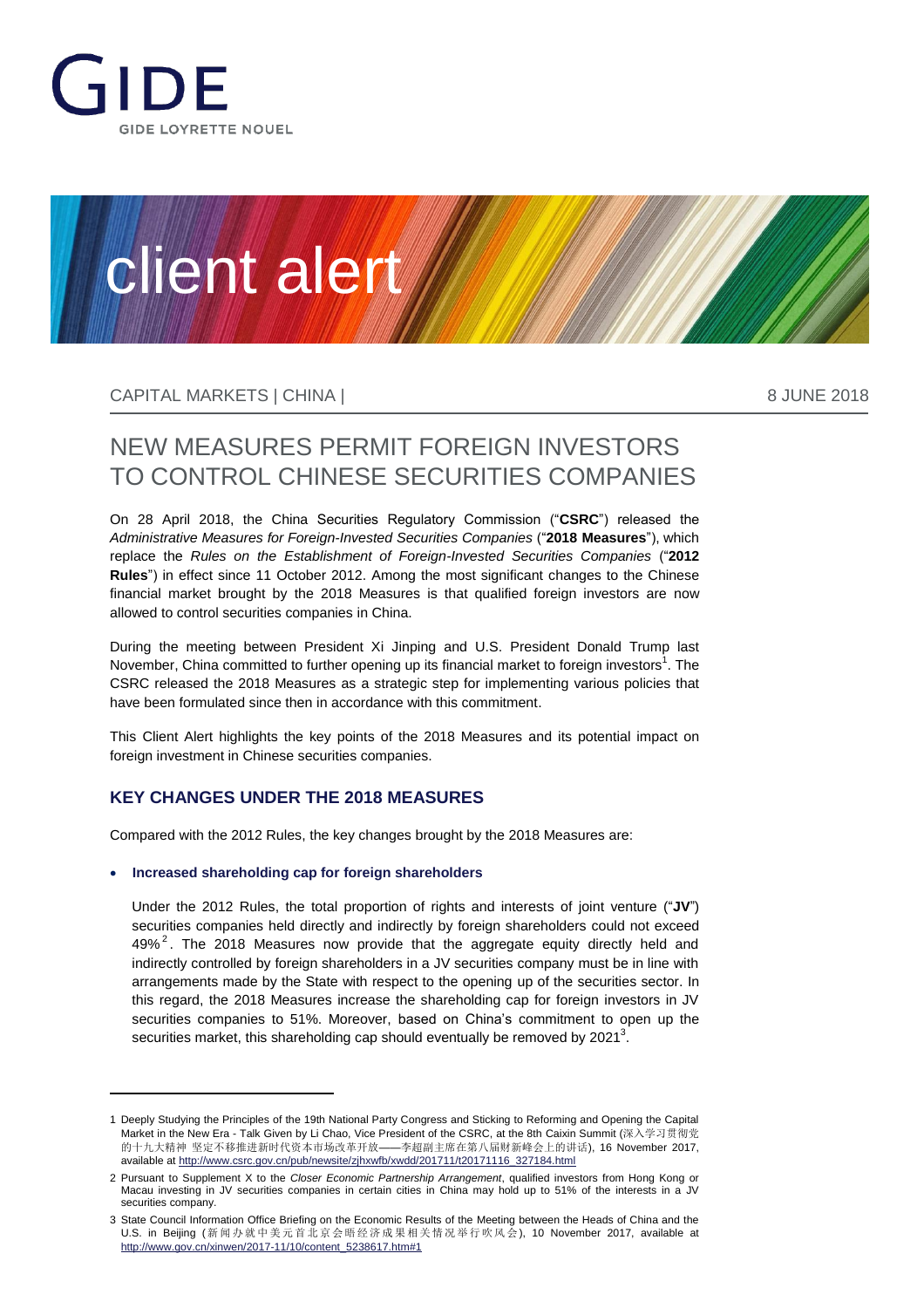#### **Wider business scope for JV securities companies**

Under the 2012 Rules, the business scope of JV securities companies was limited to the following activities:

- Underwriting and custody of stocks and bonds;
- Brokerage of stocks denominated in a foreign currency;
- Brokerage and proprietary trading of bonds; and
- Other activities approved by the CSRC.

The 2018 Measures remove this restriction and in essence allow JV securities companies to engage in more types of activities. Under the *Interim Provisions on the Examination and Approval of the Business Scope of Securities Companies*, new securities companies will be limited to having four types of business activities as approved by the CSRC when they begin operations, but every year they may apply to engage in two additional activities. The 2018 Measures also require that the initial business scope of JV securities companies be commensurate with that of the controlling shareholder or the securities experience of the largest shareholder.

#### **Higher standards for foreign shareholders**

The 2012 Rules set the following standards (among others) for the foreign shareholders of JV securities companies:

- At least one foreign shareholder must be a financial institution;
- Foreign shareholders must have been established for more than one year and not have any record of violations in the last five years;
- Foreign shareholders must have sound internal control systems, good reputation and business performance; and
- Foreign shareholders must meet other prudential criteria specified by the CSRC.

The CSRC intends to attract more high-quality foreign investors and therefore sets higher standards in the 2018 Measures. In addition to the above, the 2018 Measures impose the following requirements on foreign shareholders:

- All foreign shareholders should be financial institutions; and
- The business scale, income and profits of foreign shareholders must be world leaders for the past three years, and their long-term credit standing must have been at a high level for the last three years.

#### **Updated regulations for foreign investors in listed securities companies**

Under the 2012 Rules, the proportion of shares in a listed, domestically funded securities company directly held or indirectly controlled by a single foreign investor could not exceed 20%, while the proportion of shares in a listed, domestically funded securities company directly held or indirectly controlled by multiple foreign investors could not exceed 25%.

The 2018 Measures remove this rule so that the shareholding cap for foreign investors in a listed, domestically funded securities company is the same as for non-listed securities companies (i.e. 51%). Moreover, any foreign investor who holds 5% or more of the shares in a listed, domestically funded securities company acquired by buying securities on a securities exchange or who jointly holds such shares with another party(ies) pursuant to an agreement or arrangement must meet the qualifications for foreign shareholders under the 2018 Measures.